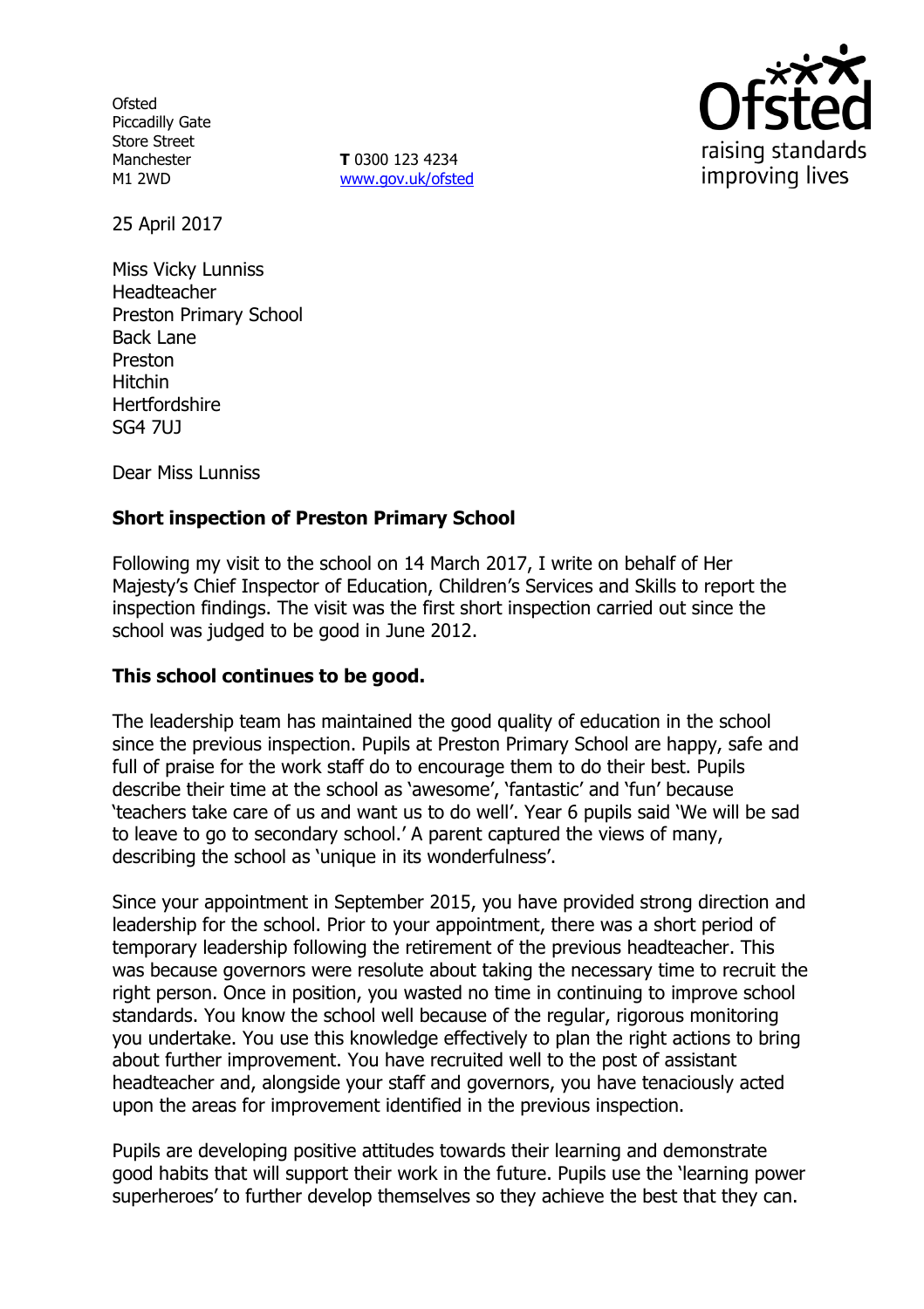While pupils take on board the guidance and support of all adults in the school, pupils are also independently able to make decisions about what they want, and need to do, next. For example, one Year 6 pupil said, 'I have my SATs in May and so when I get home I read lots to help me learn more about what I have done in school.' When asked if that was homework, the pupil responded, saying, 'No, it's because I want to do well so I am ready for my secondary school.' Parents are equally positive about the educational experiences their children receive. One parent said, 'A real strength is how engaged in learning the children are.'

Governors contribute a broad set of skills to Preston Primary School. They share your vision and determination for the school to be the best. Governors offer significant support and challenge to ensure that they have a role in this being realised. Governors fully understand the need to seek evidence to support what is reported to them by leaders. They are reflective and realistic about their own work. This understanding is helping them to significantly improve their effectiveness in holding leaders to account for the school's performance. Governors regularly visit the school, assuring themselves that the school improvement plan priorities are focused upon and evaluating the impact the work has on pupil achievement.

Parents are complimentary about your work in improving the school since you started. One parent said: 'There has been a large number of very positive changes. The school is being really well led by the headteacher who is highly professional, hard-working, motivated and dedicated.' Another parent said:

'Preston is a superb school with its caring and encouraging atmosphere and children are making excellent progress both academically and socially. We feel confident our children will leave Preston well-rounded young people who have been helped to develop in all areas by the staff and the excellent school atmosphere.'

# **Safeguarding is effective.**

School leaders and governors have ensured that all safeguarding arrangements are fit for purpose and that records are of a high quality.

Staff and governors are fully trained, well informed and up to date with the most recent guidance and information about safeguarding and child protection. This ensures that all adults are equipped with the skills, knowledge and understanding needed to ensure that pupils are kept safe and well cared for. Records, including checks on staff suitability, are detailed and well maintained. You take decisive, swift action, and work proactively with families and external agencies to protect all pupils.

Teachers support pupils effectively to understand the benefits and potential risks online. You ensure that appropriate monitoring and filtering arrangements are in place for the school's internet connection, and that pupils are kept safe through effective online safety procedures. For example, you routinely request a log of all internet access so that you can check it is being safely and appropriately used. As a result, pupils know how to use the internet and technology responsibly, both inside and outside of school.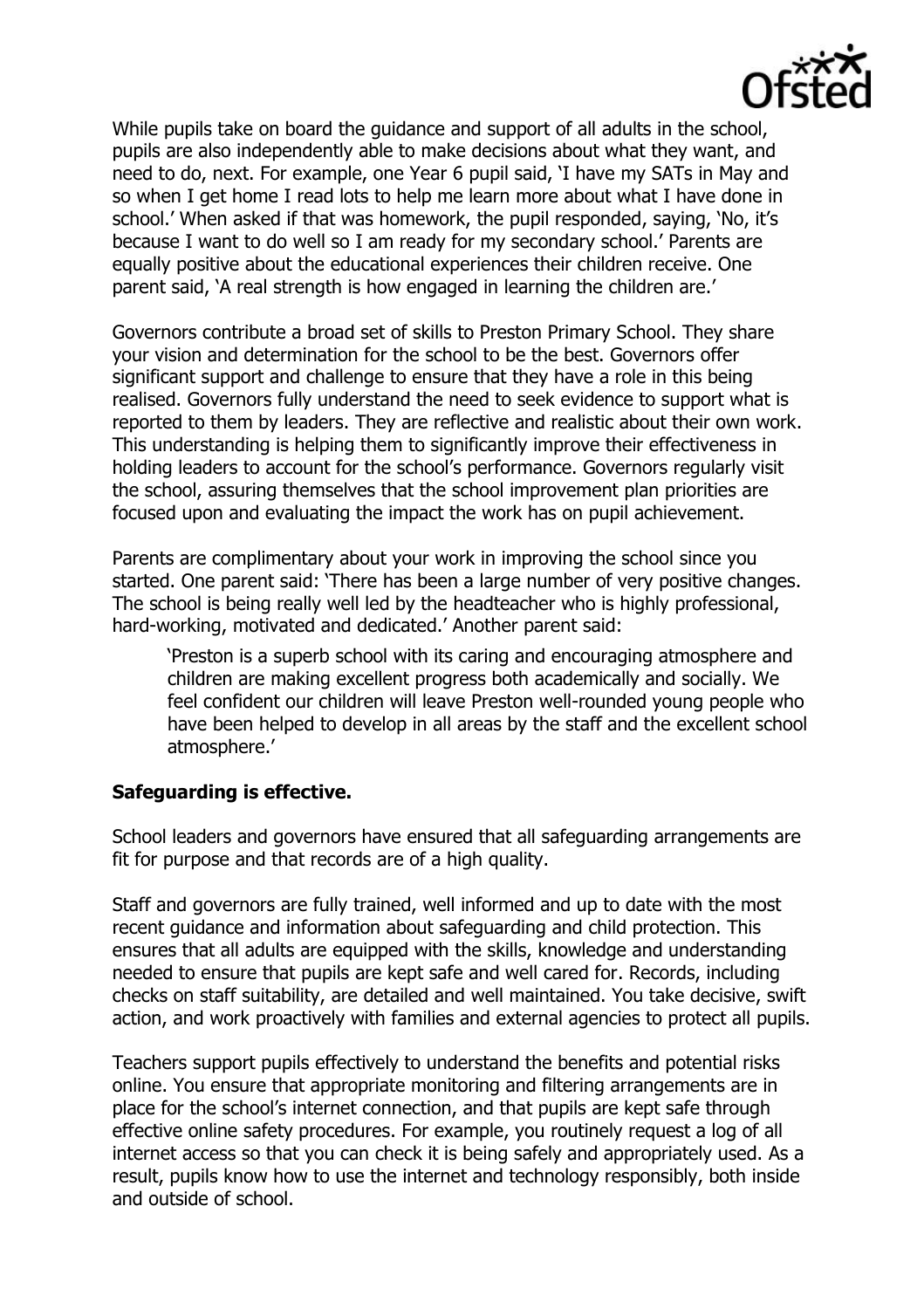

Pupils feel well looked after at school. They have a secure understanding of the school's behaviour management system, understand the 'traffic light' consequences and feel proud when they receive a 'golden ticket'. Pupils say that inappropriate behaviour is rare, there is very little distraction when they are working and they feel safe during breaktimes. Pupils report feeling able to confide in all adults if they have a concern or worry.

Parents believe that their children are safe and cared for at school. Parents responding to Ofsted's Parent View questionnaire and the free-text service confirm that their children feel safe and are happy going to school. One parent captured the similar views of other parents, saying, 'there is a safe, caring, nurturing ethos at the school and children enjoy coming to school every day.'

#### **Inspection findings**

- To decide whether the school was still good, I explored a number of key lines of enquiry during the inspection. Three of the key lines of enquiry were linked to finding out how well the school had addressed the areas for improvement identified at the previous inspection.
- The first was looking at the learning environment, inside and outside, in early years. You and your team, with effective support from the local authority, have developed this aspect considerably since the previous inspection. There are now many more purposeful activities for children to access that enable them to develop their reading, writing and mathematics skills. However, evaluating all the evidence, you agreed that the children are capable of achieving more. You identify that there is further work to be done in early years to ensure that adults make the most of all the opportunities to support, guide and develop children further, so that they make better progress from their starting points.
- The second line of enquiry was focusing on writing. I found a wide range of evidence that demonstrates pupils are given opportunities to write at length for a range of purposes and audiences. Work in pupils' books is of high quality and shows good progress over time, clearly reflecting the breadth of the curriculum on offer. For example, in religious education, pupils produced extended writing comparing two different religions. In history, they produced writing detailing the ancient Mayan civilisation and, in science, pupils wrote independently to complete written predictions and explanations of fair testing. Additionally, your focus on improving pupils' spelling and the application of grammar and punctuation skills to their writing is yielding the good results evident in pupils' writing in all year groups.
- The third area of focus from the previous inspection was how effective work has been to develop and improve the teaching and learning of mathematics. You have successfully implemented a 'mastery' approach that is securing better progress and helping teachers refine their planning to meet the needs of all pupils. There is a range of evidence to demonstrate that when mathematical concepts are taught, teachers are starting to successfully deepen pupils' thinking by posing effective questions, such as 'can you prove…' and 'convince me that…'.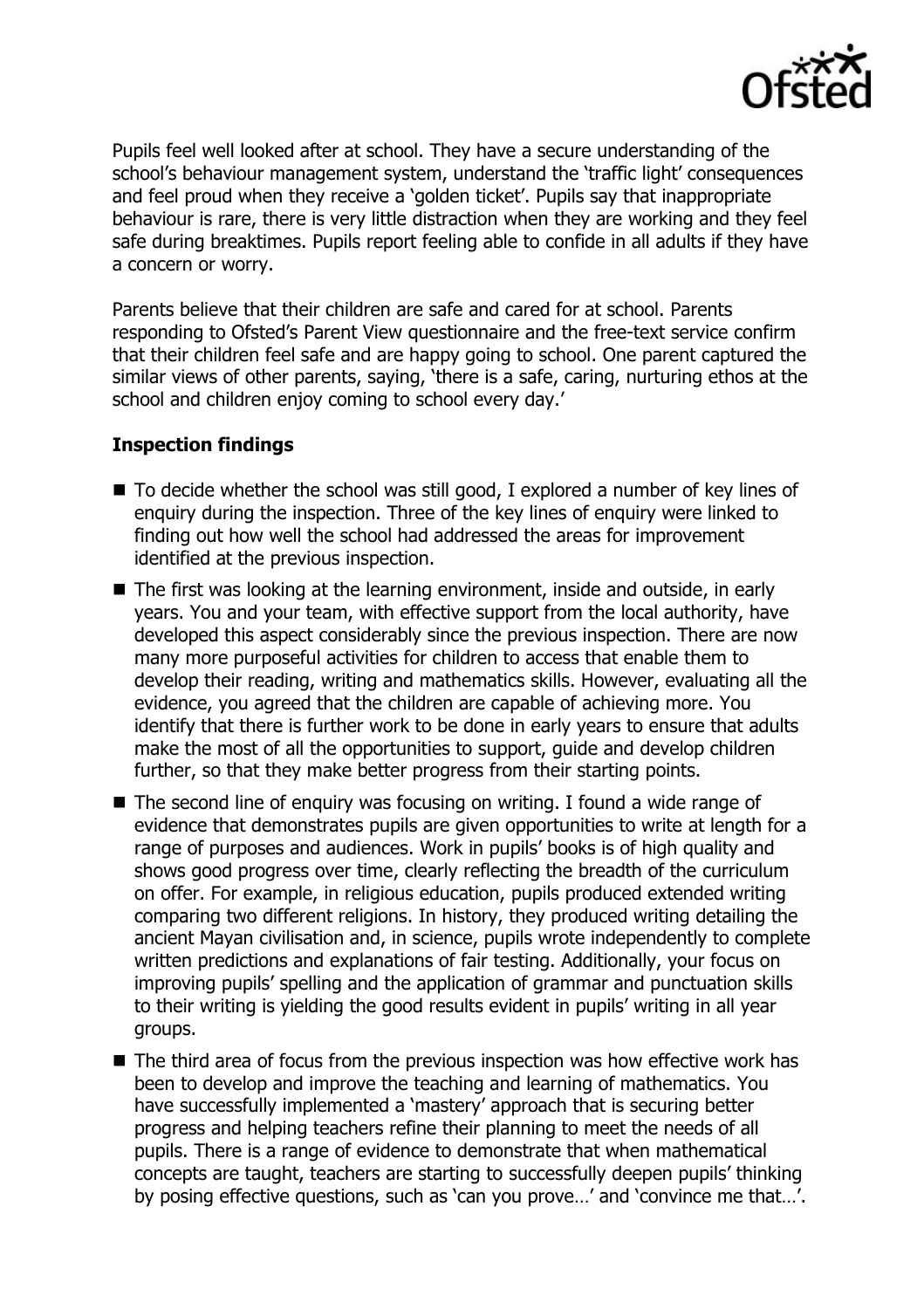

- An additional line of enquiry during the inspection was evaluating the extent to which most-able pupils, including the most able disadvantaged pupils, are being challenged to achieve more. While the school has implemented the 'mild, medium and spicy' challenges to further extend pupils' knowledge and understanding, you rightly acknowledge that the most able pupils can still be extended further to do better and achieve the higher standard. Pupils themselves identify this and say that they want harder work to make sure they do better. For example, one pupil said: 'I enjoy the challenges and they help me to think, but I think they need to be harder because often I can do the 'spicy' challenge really quickly and it's supposed to make me think more.'
- Another key line of enguiry was to check how teachers are ensuring that all abilities of pupils are being successfully met in the mixed-aged classes. I took note of the school's current assessment information and looked in many pupils' books to see if there were differences in the work being set within classes.
- Teachers are very clear about your expectations and understand that they are accountable for the progress of pupils in their class. You hold teachers to account at regular pupil progress meetings. These show that teachers do know their pupils and they do set work that is both age-appropriate and meets their specific needs. As a result, more pupils are making consistently good progress from their various starting points, including disadvantaged pupils, pupils who have special educational needs and/or disabilities and pupils you identify as needing to catch up.
- $\blacksquare$  In order to check the extent of the progress pupils make over time in mixed-aged classes, I looked at how leaders and teachers use the school's chosen assessment system to increase the expectations of all pupils. Since the national changes in assessment, you have worked with staff to find a system that works effectively for your pupils' needs. The 'learning ladders' are now embedded and being used consistently across the school in reading, writing and mathematics by all teachers. This further helps teachers to plan and teach activities that meet the various needs of mixed-age group classes.
- My final line of enquiry looked at how leaders ensure that pupils, especially those who have special educational needs and/or disabilities and those who are disadvantaged, are supported to attend school regularly. The small numbers of pupils in these groups mean that each pupil represents a high percentage and, therefore, any analysis needs to take into account that the groups' attendance figures can fluctuate. Nevertheless, in both 2015 and 2016, the attendance of disadvantaged pupils was in the bottom 10% nationally. Additionally, in 2016, the persistent absence of pupils who have special educational needs and/or disabilities was higher than the national average.
- You and the family support worker know your families well and work closely with these pupils to support them as required. Your actions are making a positive difference. You have clarified expectations for attendance and are very rigorous in checking the authenticity of reasons for absence. You work conscientiously to ensure that parents and pupils understand the significance of good attendance and punctuality. Consequently, pupils' attendance and punctuality have